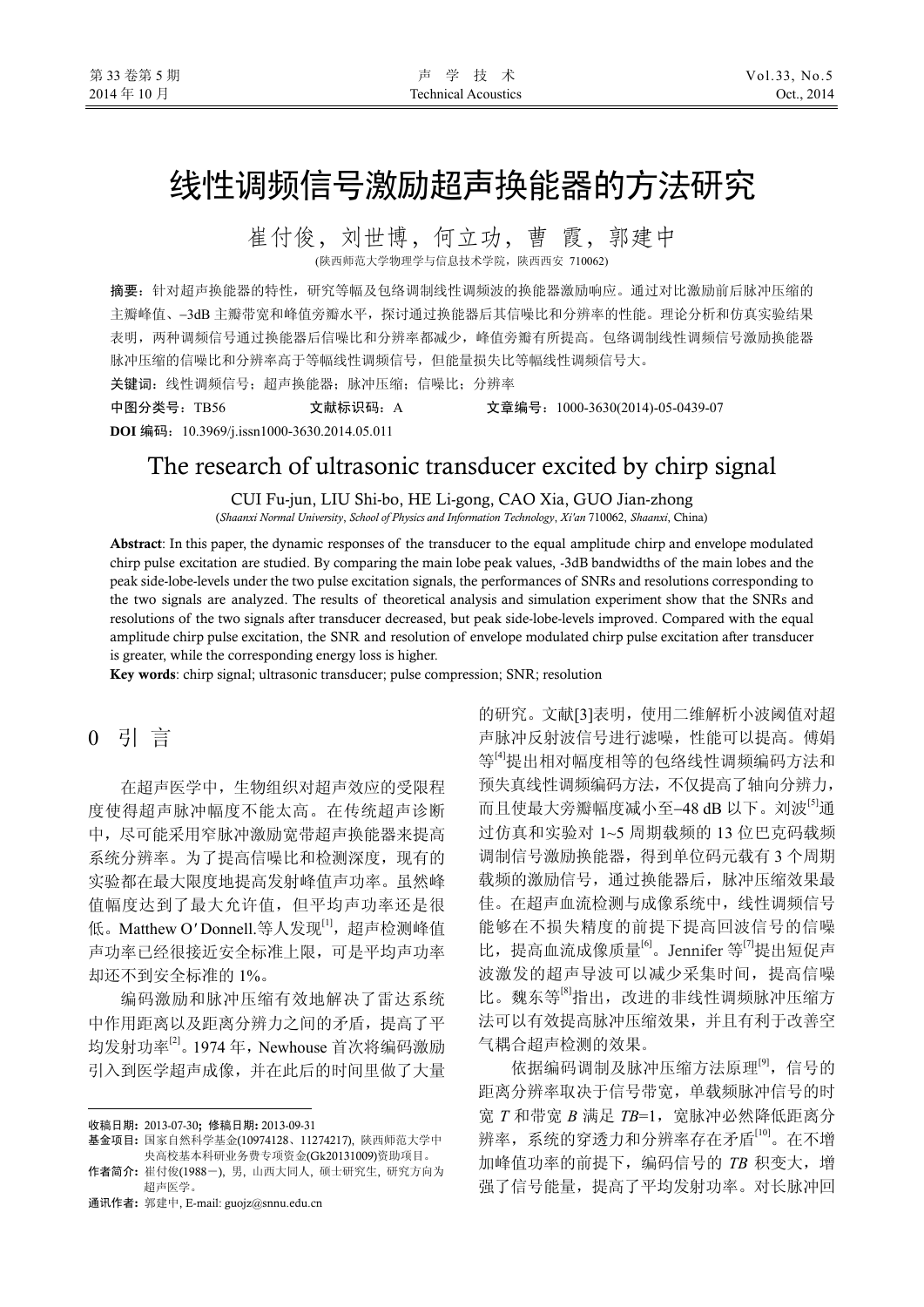波信号进行脉冲压缩处理后,信号幅值大大增强, 信噪比显著提高。

本文考虑换能器频带特性,用适当频带的线性 调频波激励信号,研究换能器对激励信号及其脉冲 压缩结果的影响。为了提高激励换能器脉冲压缩后 的信噪比和分辨率,选用包络调制线性调频波激励 换能器。通过仿真和实验对比等幅及包络调制两种 不同线性调频波激励换能器后的脉冲压缩结果。

1 原 理

### 1.1 线性调频信号

线性调频信号是脉冲压缩最常见的调制信号, 其数学表达式为

$$
s(t) = e^{j2\pi (f_c t + \frac{k}{2}t^2)}
$$
 (1)

式中:  $f_c$ 为载波频率;  $k$ = $\frac{B}{T}$ 是调频斜率; 信号瞬时 频率为 *f c* +*kt*。

#### 1.2 脉冲压缩

脉冲压缩的原理是在发射端发送经过调制的 大时宽、大带宽信号,在接收端通过相应的匹配处 理后,获得与信号带宽的倒数相对应的窄脉冲信 号,从而解决增强发射功率和提高距离分辨率之间 的矛盾。

假设匹配滤波器的信号定义为 *s*(*t*),其频谱函 数是 S(w), 匹配滤波器的频域传输函数为输入信号 频谱的共轭

$$
H(\omega) = S^*(\omega) e^{-j\omega t_0} \tag{2}
$$

其时域的冲激响应函数为

$$
h(t) = s(t_0 - t) \tag{3}
$$

它是输入信号 *s*(*t*)的镜像 *s*(−*t*)在时间上平移 *t*0的结 果。要使匹配滤波器物理可实现,平移时间必须大 于等于信号的终止时间,*s*(*t*)必须在匹配滤波器输 出最大信噪比的时刻 *t*0前消失(*s*(*t*)=0),因此其最大 信噪比输出时刻 *t*<sup>0</sup> 必须在输入信号全部结束后,物 理意义是:若输入信号没有结束,就不能得到信号 的全部输入能量和最大信噪比,一般希望 *t*<sup>0</sup> 尽量小 些, 把  $t_0$  取在输入信号持续时间末尾。匹配滤波输 出信号是输入信号的自相关函数,输出最大信噪比 只与输入信号能量有关。

#### 1.3 超声检测系统传输模型

电激励信号 *e*(*t*) 激励换能器向被检样品发射超 声波,在传播中遇到缺陷或界面产生反射回波,被 换能器接收,转换成电信号 *x*(*t*):

$$
x(t) = e(t) * f(t) * h(t) + n(t)
$$
\n<sup>(4)</sup>

其中: 样品反射的传输特性为  $f(t)$ ; 设  $h_1(t)$ 和  $h_2(t)$ 分别为发射和接收换能器的冲激响应函数,为简化 分析模型,收、发换能器的响应等效为 *h*(*t*);*n*(*t*) 为检测随机加性噪声。把脉冲压缩环节引入检测模 型,换能器接收的信号通过激励信号 e(t) 对应的匹 配滤波器 e(t -t), 则脉冲压缩结果为

 $r(t) = (e(t)*f(t)*h(t)+n(t))*e(t_0-t)$ 

 $(e(t)*e(t_{0}-t)*f(t))*h(t)+n(t)*e(t_{0}-t)$  (5) 式中:第二项是噪声与匹配函数的互相关,明显被 抑制;第一项是激励信号匹配滤波结果的自相关函 数与换能器脉冲响应的卷积。时域表现为压缩后的 脉宽被展宽,引起分辨率下降,频域表现为激励信 号通过等效带通滤波器产生能量衰减,引起脉冲压 缩的信噪比增益损失。

超声检测传输模型如图 1 所示,为描述清楚以 及我们实验的需要,这里把换能器发射和接收两种 响应画成两个换能器表示。



### 2 实验研究

#### 2.1 仿真实验研究

换能器冲激响应模型可用高斯包络的正弦信 号来描述,*e*(*t*)经 *h*(*t*)传输后的激励声压表达式为

$$
p(t) = e^{-\left(\frac{\omega_0 t}{\sigma}\right)^2} \sin(\omega_0 t + \theta) \tag{6}
$$

其中: t 是传输时间; θ 是初始偏移相位; ω 是换 能器中心角频率; σ 是与换能器相对带宽  $B_A$  有关 的常数,  $\sigma$ =3.32/ *B*<sub>A</sub> 。

中心频率为 2.25 MHz、带宽为 1.2 MHz 的换能 器冲激响应如图 2 所示。换能器的频谱响应相当于 一个带通滤波器,结果如图 3 所示。

选用中心频率 2.25 MHz、带宽 1.2 MHz 的线 性调频信号 *s*(*t*),波形如图 4 所示。将线性调频信 号  $s(t)$ 通过换能器后, 即

$$
g(t)=s(t) * p(t)
$$
\n
$$
g(t) \overset{\cdot}{\not\!{\tiny \text{B}}} \mathcal{B} \text{ so } \mathcal{B} \text{ in } \mathbb{R}^n \mathcal{B}, \text{ and } \mathcal{B} \text{ is the same as } \mathcal{B} \text{ on } \mathbb{R}^n \mathcal{B} \text{ on } \mathbb{R}^n \mathcal{B} \text{ on } \mathbb{R}^n \mathcal{B} \text{ on } \mathbb{R}^n \mathcal{B} \text{ on } \mathbb{R}^n \mathcal{B} \text{ on } \mathbb{R}^n \mathcal{B} \text{ on } \mathbb{R}^n \mathcal{B} \text{ on } \mathbb{R}^n \mathcal{B} \text{ on } \mathbb{R}^n \mathcal{B} \text{ on } \mathbb{R}^n \mathcal{B} \text{ on } \mathbb{R}^n \mathcal{B} \text{ on } \mathbb{R}^n \mathcal{B} \text{ on } \mathbb{R}^n \mathcal{B} \text{ on } \mathbb{R}^n \mathcal{B} \text{ on } \mathbb{R}^n \mathcal{B} \text{ on } \mathbb{R}^n \mathcal{B} \text{ on } \mathbb{R}^n \mathcal{B} \text{ on } \mathbb{R}^n \mathcal{B} \text{ on } \mathbb{R}^n \mathcal{B} \text{ on } \mathbb{R}^n \mathcal{B} \text{ on } \mathbb{R}^n \mathcal{B} \text{ on } \mathbb{R}^n \mathcal{B} \text{ on } \mathbb{R}^n \mathcal{B} \text{ on } \mathbb{R}^n \mathcal{B} \text{ on } \mathbb{R}^n \mathcal{B} \text{ on } \mathbb{R}^n \mathcal{B} \text{ on } \mathbb{R}^n \mathcal{B} \text{ on } \mathbb{R}^n \mathcal{B} \text{ on } \mathbb{R}^n \mathcal{B} \text{ on } \mathbb{R}^n \mathcal{B} \text{ on } \mathbb{R}^n \mathcal{B} \text{ on } \mathbb{R}^n \mathcal{B} \text{ on } \mathbb{R}^n \mathcal{B} \text{ on } \mathbb{R}^n \mathcal{B} \text{ on } \mathbb{R}^n
$$

调频信号 *s*(*t*),得 *r*(*t*)*=s*(*t*)×*y*(*t*)。为了使 *s*(*t*)和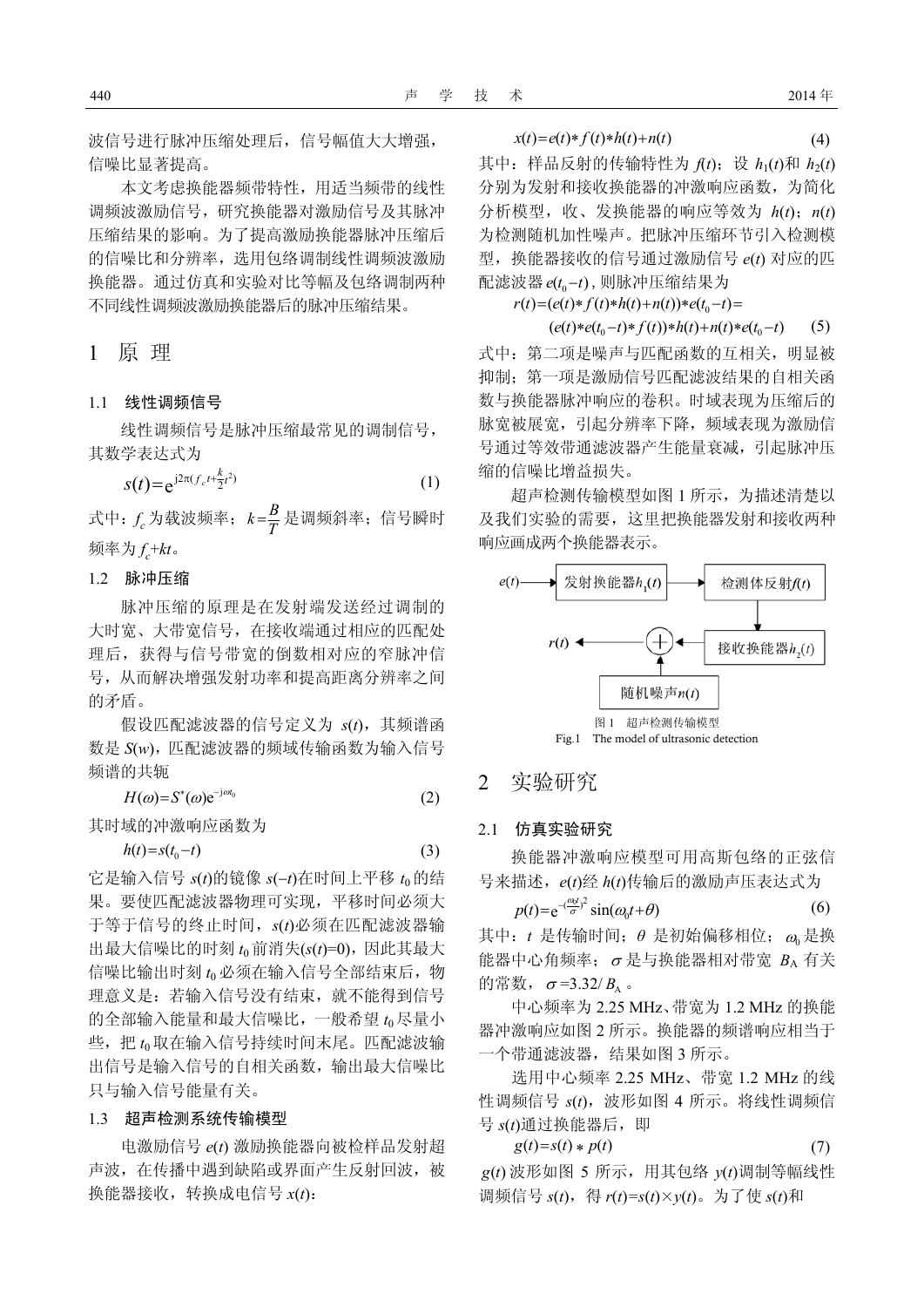

*r*(*t*)激励换能器的能量相等,将 *r*(*t*) 的幅值扩大 1.737 倍,结果如图 6 所示。用 *r*(*t*)激励换能器,即 *q*(*t*)*=r*(*t*)*\*p*(*t*),波形如图 7 所示。

对等幅线性调频波 *s*(*t*)、包络调制线性调频波 *r*(*t*)及其激励换能器后所得波形 *g*(*t*)和 *q*(*t*)进行脉冲 压缩,其结果如图 8~11 所示,对比这 4 幅图中脉 冲压缩后信号的包络脉宽,其仿真结果如图 12 所 示。因研究对象是幅度的趋势,对纵坐标均做了归 一化处理。

#### 2.2 实验研究

实验装置采用直径为 1.2 cm、中心频率为 2.25



图 8 等幅线性调频信号未激励换能器脉冲压缩结果及包络 Fig.8 The pulse compression output of the signal shown in Fig.4

60 时间/µs 90

100

120

40

 $-0.6$  $-0.8$  $-1$  $^{\circ}$  0

20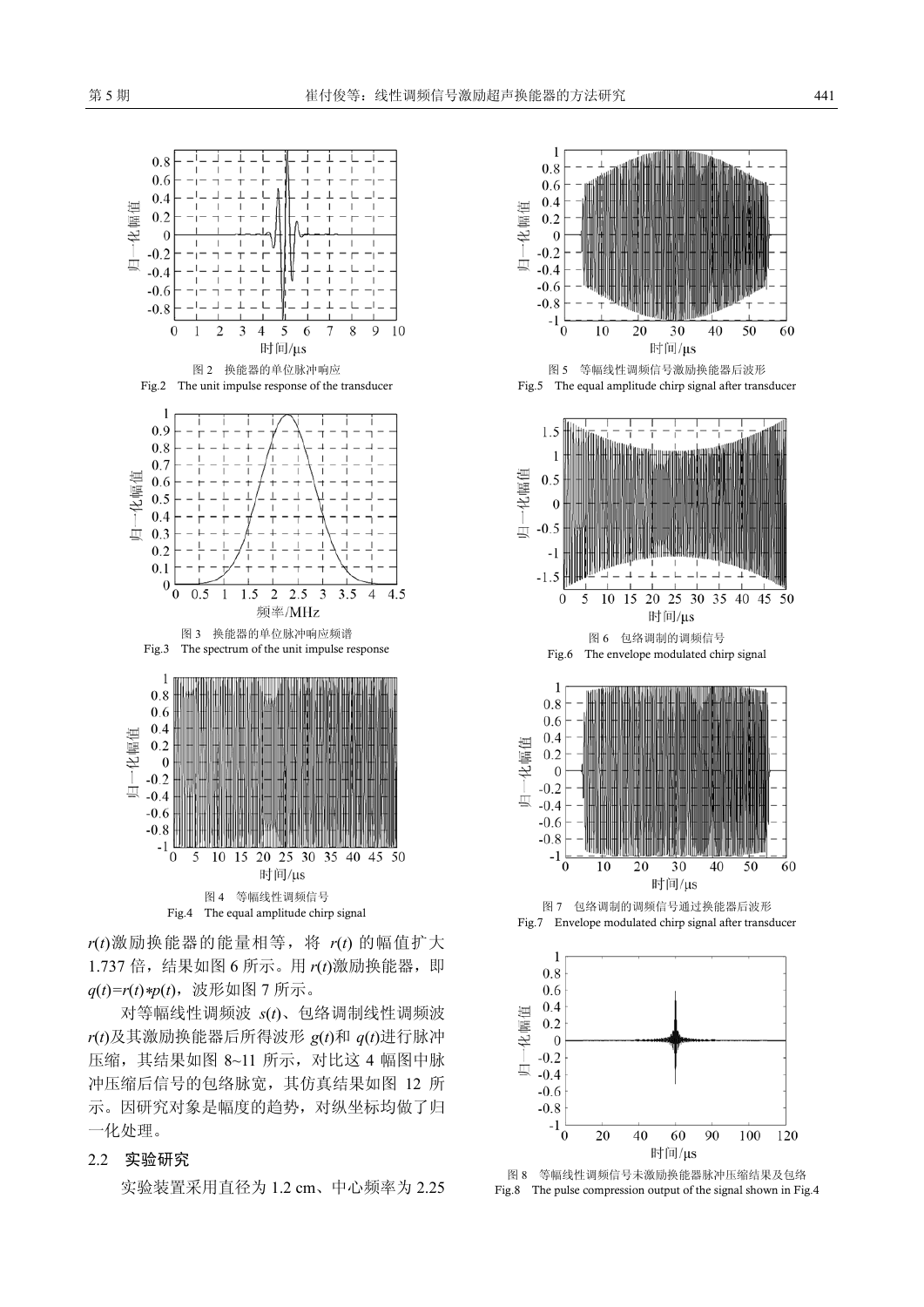





图 10 包络调制线性调频信号未激励换能器脉冲压缩结果及包络 Fig.10 The pulse compression output of the signal shown in Fig.6





MHz、−3 dB 带宽为 1.2 MHz 的超声换能器发射信 号, 为了接收较为宽频的信号, 用在 2.25 MHz 附 近响应比较平坦的中心频率为 10 MHz 的超声换能 器接收信号, 其直径为 0.8 cm。将换能器平行摆 放,在水槽中发射换能器的远场区域放置一根直径 为 0.2 mm 的铜靶线用于反射回波信号。通过任意 波形发生器(RIGOL DG3000)输出信号, 将其作为 换能器的激励信号,它的脉冲周期为 100 μs。用前 置放大器(PANAMET 5800)将靶线反射回波信号进 行放大, 然后由数字示波器(TELEDYNE LECROY HDO4000)采集信号, 采样频率为 100 MHz, 实验 装置如图 13 所示。

激励换能器的波形分别为 *s*(*t*)和 *r*(*t*),如图 14、 16 所示。由数字示波器采样反射波形, 如图 15、 17 所示。

对图 14~17 所示的波形讲行脉冲压缩, 其结果 如图 18~21 所示。对比脉冲压缩后信号的包络脉宽 仿真结果如图 22 所示。



#### 2.3 数据分析

从仿真和实验角度进行回波脉冲压缩性能的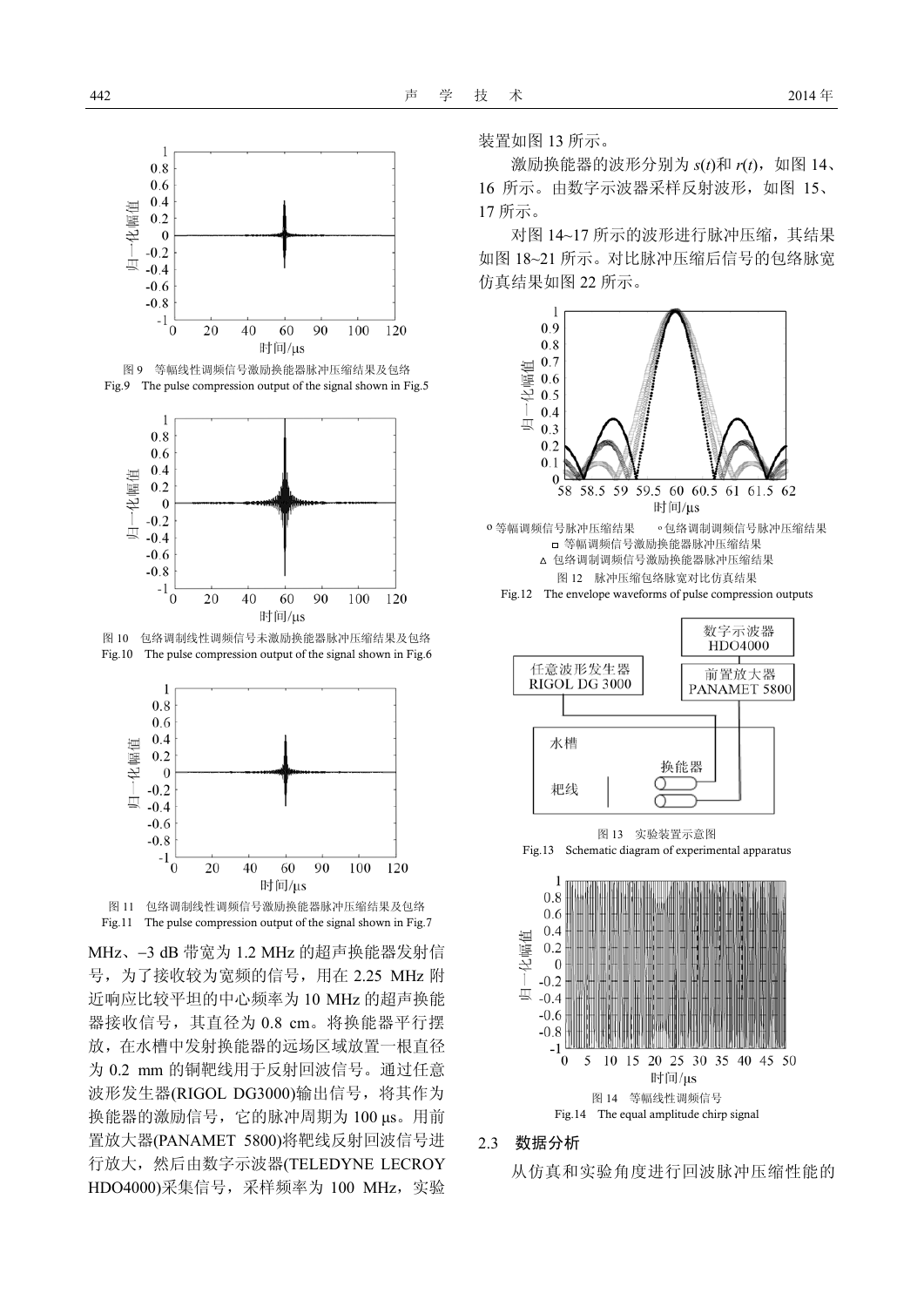





Fig.17 Envelope modulated chirp signal after transducer



图 18 等幅线性调频信号未激励换能器脉冲压缩结果及包络 Fig.18 The pulse compression output of the signal shown in Fig.14



图 15 等幅线性调频信号激励换能器后波形 20 20 20 20 20 20 30 20 20 30 当幅线性调频信号激励换能器脉冲压缩结果及包络 Fig.15 The equal amplitude chirp signal after transducer Fig.19 The pulse compression output of the signal shown in Fig.15



图 16 包络调制的调频信号 20 20 包络调制线性调频信号未激励换能器脉冲压缩结果及包络



图 21 包络调制线性调频信号激励换能器脉冲压缩结果及包络 图 17 包络调制的线性调频信号通过换能器后波形 Fig.21 The pulse compression output of the signal shown in Fig.17

比对研究,由图 8~12、18~22 得出各信号脉冲压缩 后归一化主瓣峰值及−3 dB 主瓣宽度,如表 1 所示。

计算距离旁瓣水平通常有两种方法,一种叫峰 值旁瓣水平(Peak Sidelobe level, PSL), 用来衡量距 离旁瓣的最高幅度;另一种叫平均旁瓣水平 (Integrated Sidelobe level, ISL), 用来衡量距离旁瓣 的总体能量。本文采用 PSL 来计算距离旁瓣水平, 其定义如表达式(8)所示:

$$
PSL = 20 \log \frac{\hat{\mathfrak{F}} \hat{\mathfrak{m}} \hat{\mathfrak{m}} \hat{\underline{\mathfrak{m}}} \hat{\underline{\mathfrak{m}}} \hat{\underline{\mathfrak{m}}} \hat{\underline{\mathfrak{m}}} \tag{8}
$$

由图 12、22 和表达式(8)可计算出各信号脉冲 压缩的峰值旁瓣水平,结果如表 2 所示。从表 2 可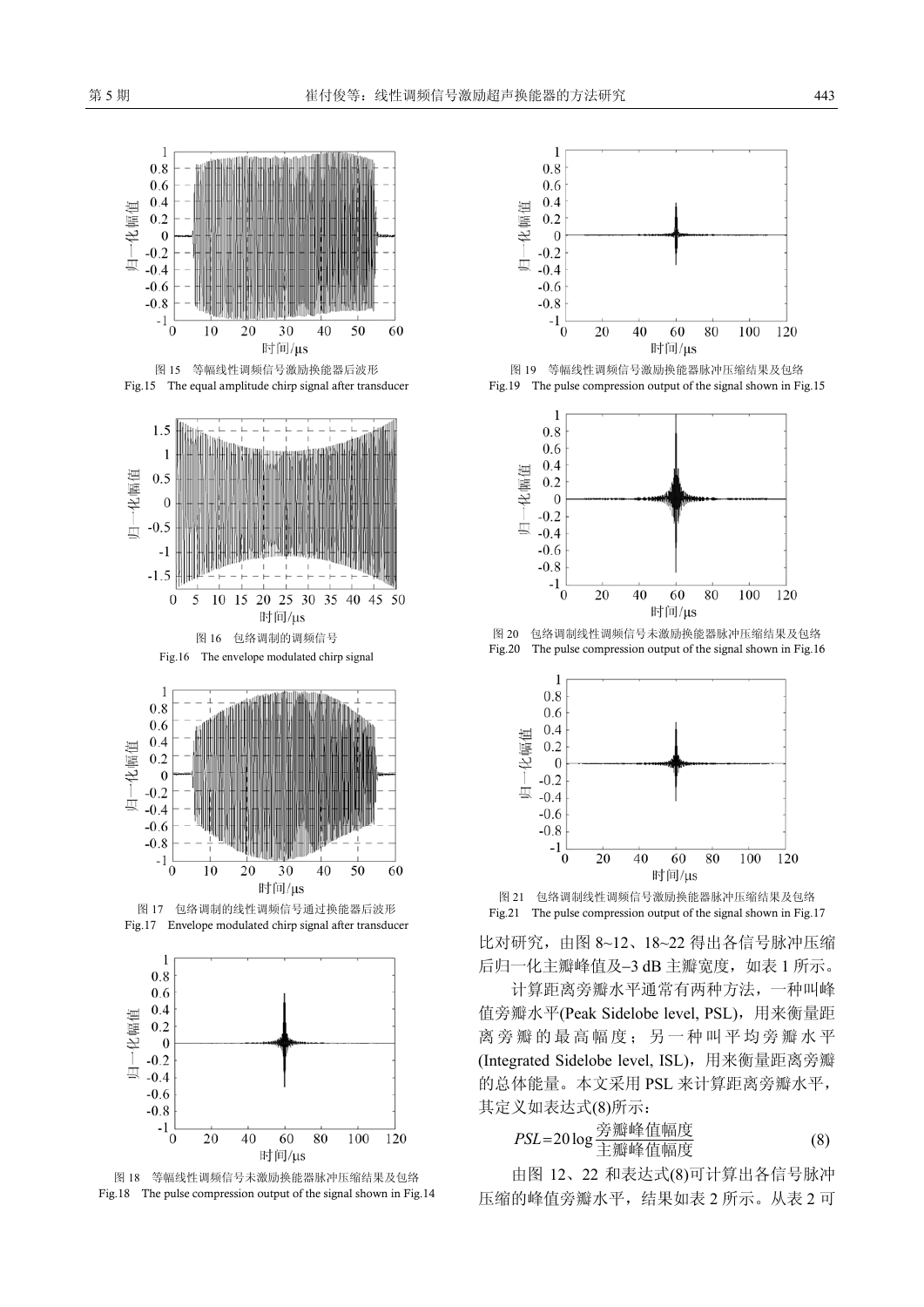表 1 换能器对各激励信号脉冲压缩结果的性能影响分析

Table 1 The impacts of the transducer on the pulse compression performances for different excitation signals 两种不同线性调频信号 等幅线性调频信号 包络调制线性调频信号 激励换能器前脉冲压缩归一化主瓣峰值(仿真/实验) 0.58/0.58 1/1 激励换能器后脉冲压缩归一化主瓣峰值(仿真/实验) 0.42/0.38 0.56/0.49 激励前后归一化主瓣峰值绝对损失(仿真/实验) 0.16/0.2 0.44/0.51 激励前后归一化主瓣峰值相对损失%(仿真/实验) 26.85/34.48 44/51 激励换能器前脉冲压缩−3dB 主瓣宽度 μs (仿真/实验) 1.009/1.009 0.875/0.875 激励换能器后脉冲压缩−3dB 主瓣宽度 μs (仿真/实验) 1.2/1.213 1.032/1.038

| 激励前后-3dB 主瓣加宽相对损失%(仿真/实验) | 18.92/20.21               | 26.62/38.62 |
|---------------------------|---------------------------|-------------|
|                           | 表 2 换能器对各信号脉冲压缩结果旁瓣峰值水平分析 |             |

激励前后−3dB 主瓣加宽相对损失 μs (仿真/实验) 0.191/0.204 0.157/0.163

#### Table 2 The impacts of the transducer on the peak sidelobe levels in pulse compression results for different excitation signals

| 两种不同 chirp 信号        | 激励换能器前脉冲压缩      | 激励换能器后脉冲压缩      | 激励前后峰值旁瓣   |
|----------------------|-----------------|-----------------|------------|
|                      | 峰值旁瓣/dB         | 峰值旁瓣/dB         | 提高%        |
| 等幅 chirp 信号(仿真/实验)   | $-25.52/-20.52$ | $-13.48/-13.48$ | 12.04/7.04 |
| 包络调制 chirp 信号(仿真/实验) | $-15.67/-13.35$ | $-8.9/-8.9$     | 6.77/4.45  |



以看出,包络调制线性调频信号在中心频段能量较 低,低频段和高频段能量较高,而等幅线性调频信 号所有频段能量分布都相等。激励换能器相当于乘 以换能器单位脉冲频谱(如图 3 所示),在低频段和 高频段的能量衰减较大,所以,包络调制线性调频 信号激励换能器的能量损失较大。

### 3 结 论

(1) 本文用等幅线性调频信号和包络调制线性 调频信号激励换能器,分析激励前后脉冲压缩的主 瓣峰值和主瓣宽度,探究换能器对脉冲压缩效果的 影响,得出激励后主瓣峰值降低,主瓣宽度增加, 即激励换能器后脉冲压缩的信噪比和分辨率都有 所降低。

(2) 包络调制线性调频信号激励换能器脉冲压 缩的信噪比和分辨率高于等幅线性调频信号。但包 络调制线性调频信号激励换能器后能量损失较大。

(3) 等幅线性调频信号和包络调制线性调频信 号激励换能器脉冲压缩峰值旁瓣水平都有所提高, 说明通过换能器后旁瓣被衰减大于主瓣衰减。

#### 参考文献

- [1] Matthew O'Donnell. Coded excitation system for improving the penetration of real-time phased-array imaging systems[J]. IEEE Transactions on Ultrasonics, Ferroelectrics, and Frequency Control, 1992, 39(3): 341-351.
- [2] 陆锦辉, 是湘全, 丁庆海, 等. 随机二相码脉冲压缩雷达信号分析 [J]. 电子学报, 1996, 24(6): 125-127. LU Jinhui, SHI Xiangquan, Ding Qinghai, et al. Random two phase code pulse compression radar signal analysis[J]. Journal of electronic, 1996, 24(6): 125-127.
- [3] Mohammad R. Hoseini. Denoising ultuasonic pulse-echosignal using two-dimendional analytic wavelet thresh olding. Department of Mechanical Engineer[C]// University of Alberta, Canada. April, IEEE, 2012, 45(3): 255-267.
- [4] 傅娟, 韦岗, 黄庆华. 基于幅度加权的预失真线性调频超声编码激 励[J]. 电子与信息学报, 2013, 35(2): 494-498. FU Juan, WEI gang, HUANG Qinghua. In the weighted amplitude predistortion linear frequency modulated ultrasonic coding incentive[J]. Journal of Electronics & Information Technology, 2013, 35(2): 494-498.
- [5] 刘波. 基于脉冲压缩与二相编码激励的超声检测提高信噪比研究 [J]. 电子学报, 2011, 39(11): 2701-2707. LIU Bo. Based on pulse compression and two phase encoding incentive Gui ultrasonic testing to improve SNR of inquiry[J]. Acta Electronica Sinica, 39(11): 2701-2707.
- [6] 郑培创. 超声血流检测与成像技术研究[J]. 广州: 华南理工大学, 2012, 39(10): 270-275. ZHENG Peichuang. Research on ultrasound blood flow detection and imaging technology[J]. Guangzhou: South China University of Technology, 2012, 39(10): 270-275.
- [7] Jennifer E. Michaels. Chirp excitation of ultrasonic guided waves Georgia Institute of Techology[C]. Atlanta, IEEE, 2013, 53(1): 265-270.
- [8] 魏东, 周正干. 改进的非线性调频脉冲压缩方法在空气耦合超声 检测中的应用[J]. 机械工程学报, 2012, 48(16): 8-13. WEI Dong, ZHOU Zhenggan. Improved nonlinear frequency